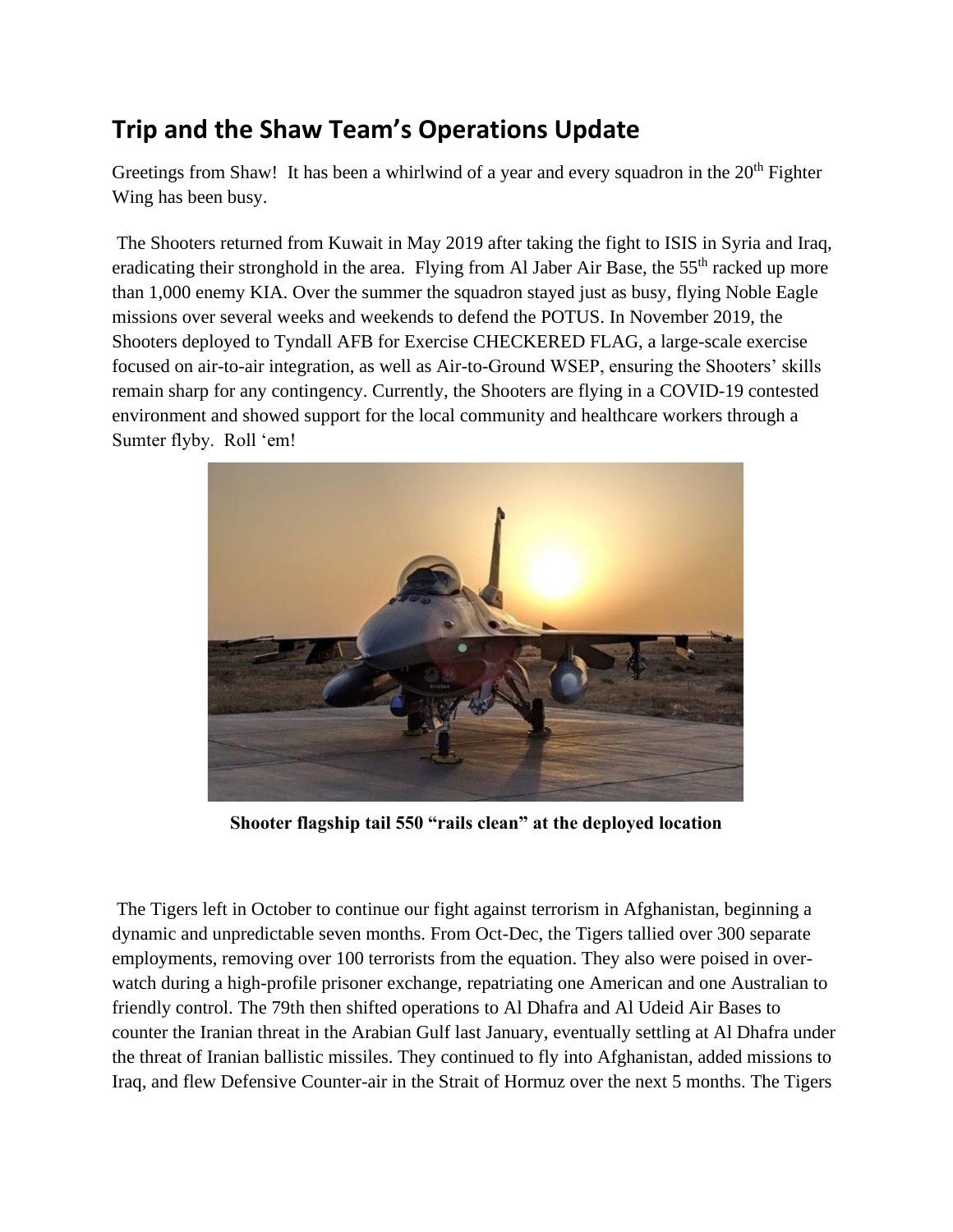flew every ATO-assigned mission, never missing a task thanks to the great work of our Tiger maintainers, and despite challenges caused by the COVID-19 pandemic.



**Tigers getting ready to prowl**

On 11 Dec 2019, the 79<sup>th</sup> fought to defend the lives of personnel on Bagram. In the early morning hours, a 2000-pound vehicle-borne IED created a breach in the perimeter wall, while 11 insurgents heavily armed with suicide vests, rocket-propelled grenades, small arms, and heavy machine guns took control 3 buildings on the base. Amidst the ongoing firefight, wearing helmets and body armor, Tiger pilots and maintainers launched jets directly in the hellfire while rockets continued to impact near the flight line. The 79th helped coordinate the base response from the air, dropping 10 precision-guided weapons within Danger Close, killing all remaining 9 terrorists inside the base. All For Freedom!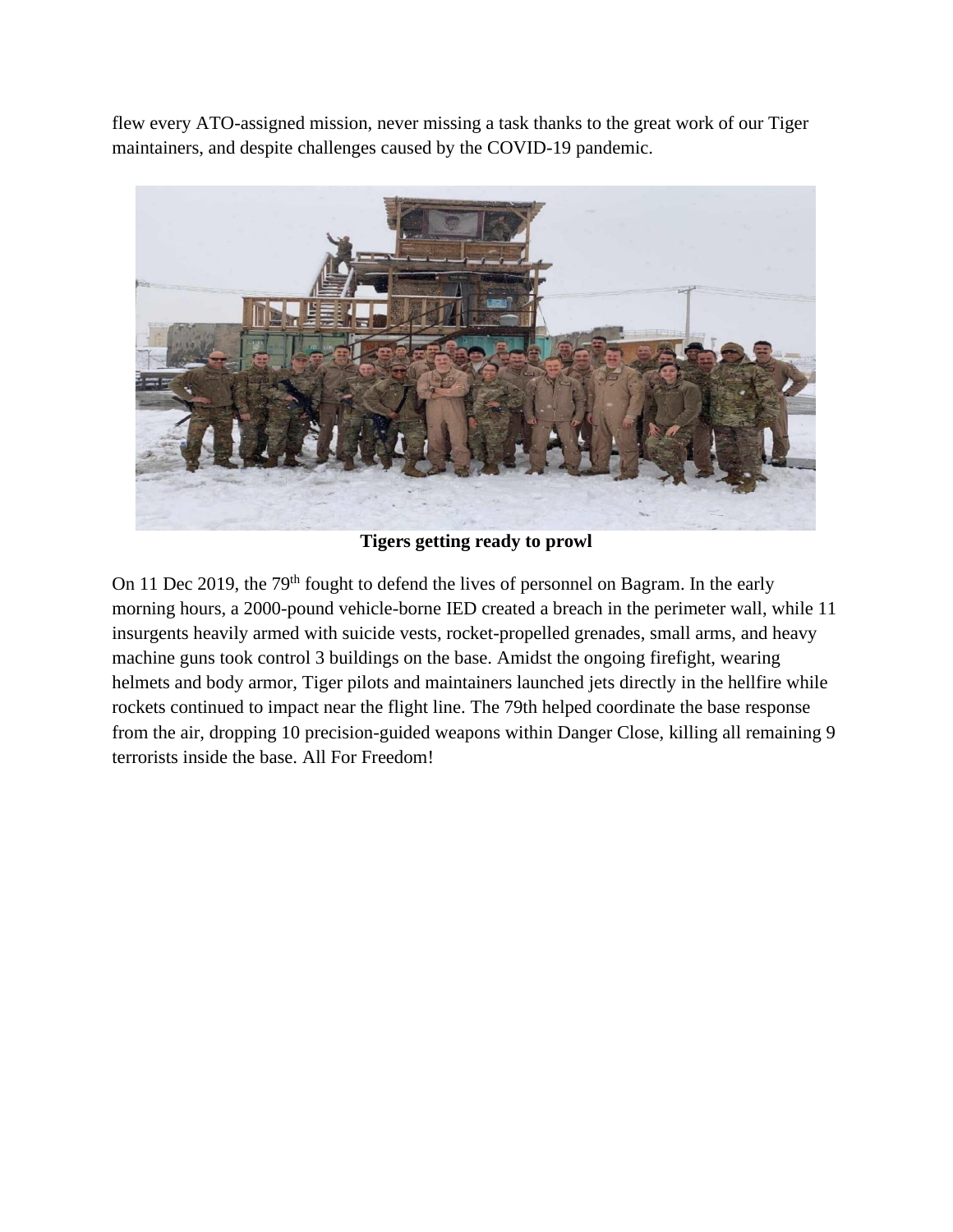

**Actual GBU-54 Dropped in "Danger Close" signed by CSAF before!**

Not to be left out, the Gamblers begin spin-up this summer for deployment to an undisclosed location. They will participate in Exercise JADED THUNDER, a Close Air Support exercise in Salina, Kansas that has become the premier Special Operations-focused joint CAS exercise in the DoD. This exercise is integral to the Gamblers' spin-up plan, which will cover a variety of mission sets in order to ensure the squadron is ready for any mission--from SEAD to CAS to DCA. Double Down!